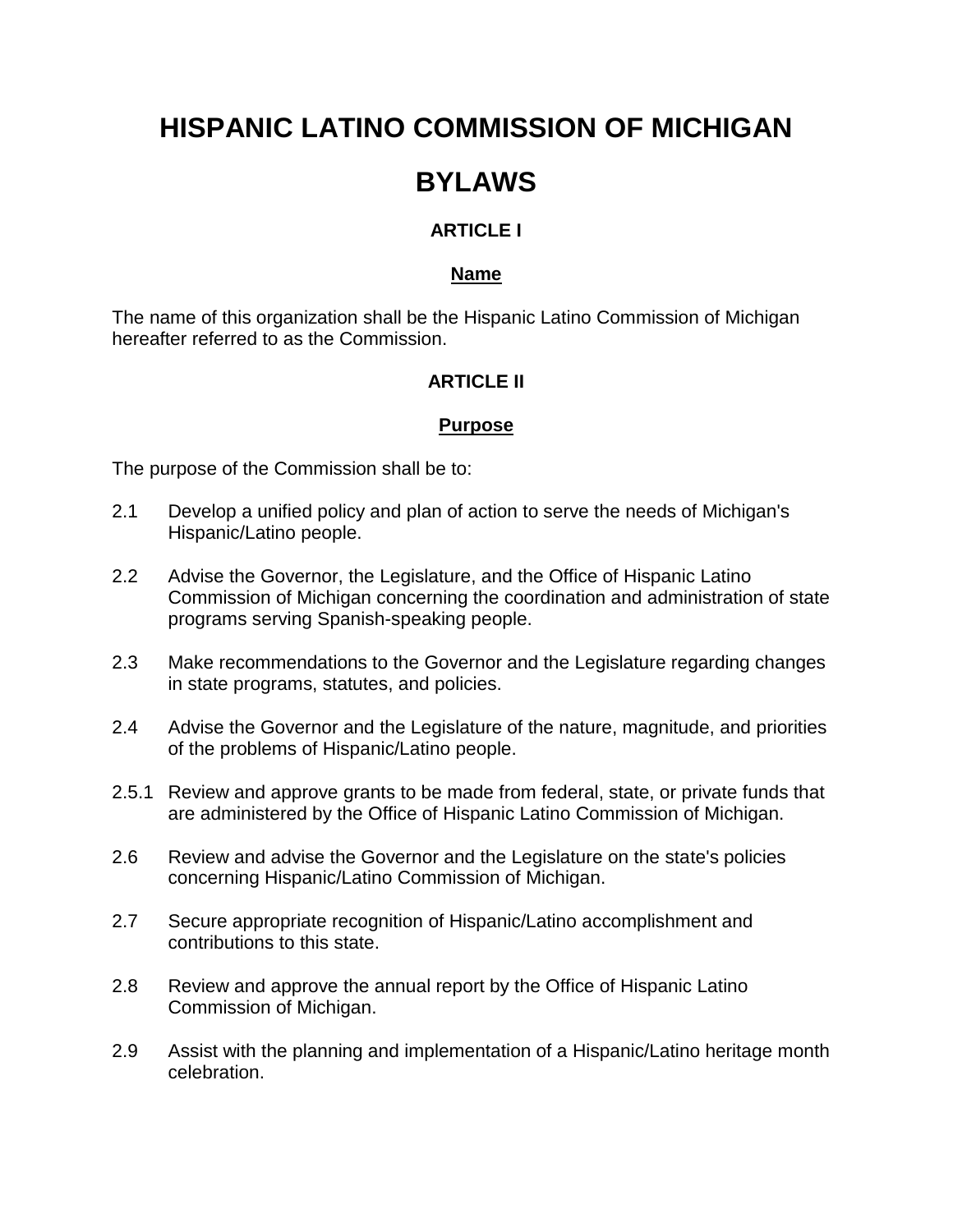3.0 Assist with the planning and implementation of Hispanic/Latino holiday celebrations.

## **ARTICLE III**

## **Membership**

- 3.1 The Commission shall consist of 15 members appointed by the Governor, by and with the consent of the Senate.
- 3.2 Members of the Commission shall be broadly representative of all fields of interest to Hispanic/Latino people.
- 3.3 Members shall be appointed from urban, suburban, and rural geographical areas representative of Hispanic/Latino people throughout this state.
- 3.4 The term of each member shall be three years. Of the members first appointed, five shall serve for three-year terms, five shall serve for two-year terms, and five shall serve for a one-year term.
- 3.5 A vacancy shall be filled by the Governor in the same manner as the original appointment for the balance of the unexpired term.
- 3.6 The Commission may recommend that the Governor remove a member if:
- a. a member engages in activities, which represent a conflict of interest with the Commission work; and/or
- b. a member is absent for 2 meetings in a six month period unless the absence is due to extenuating circumstances as approved by the Executive Committee: and/or
- c. a member behaves in an unprofessional or unethical manner with respect to the mission, the purpose, or the goals of the Commission.

The recommendation to the Governor for removal of a member requires 2/3 vote of the full Commission.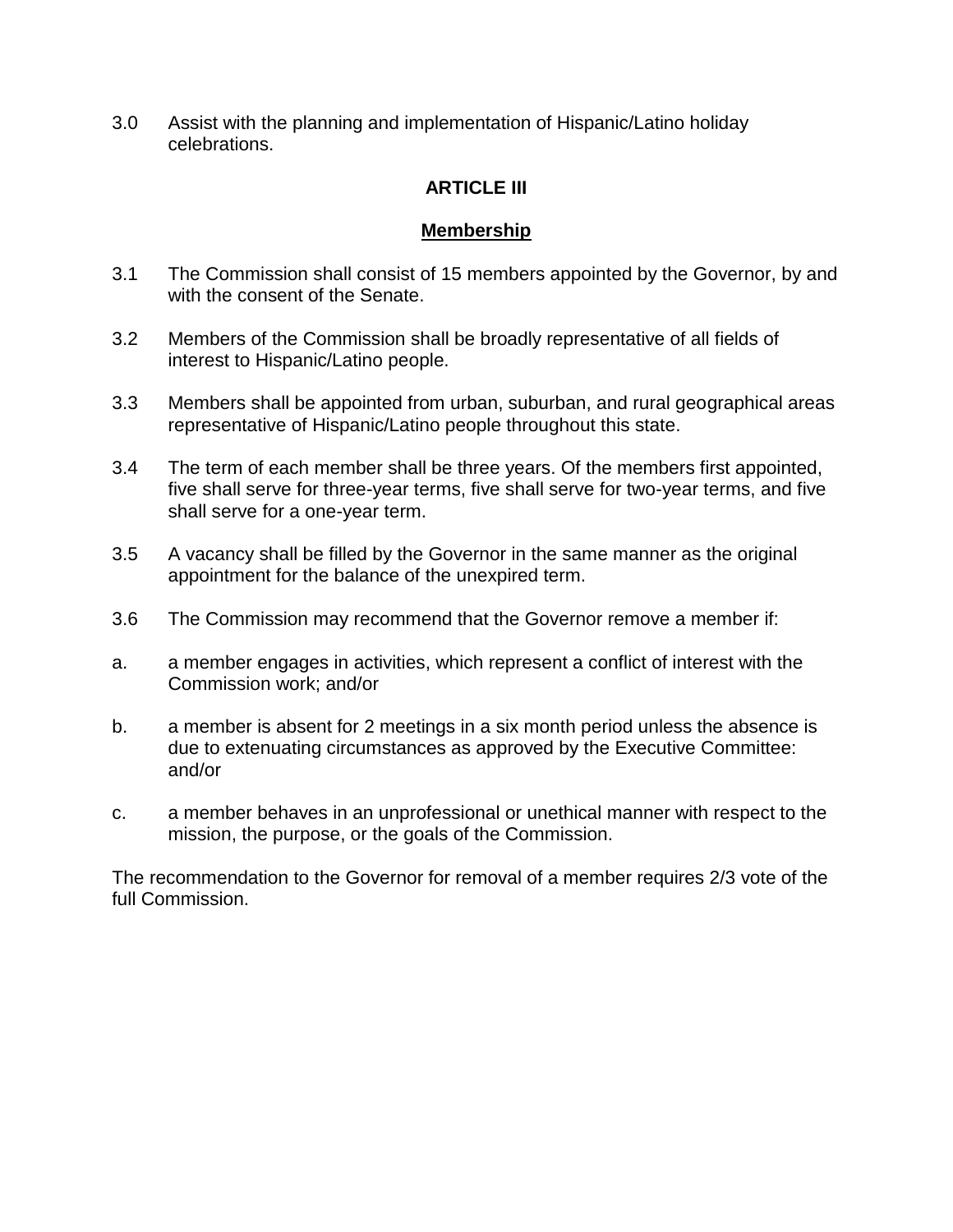## **ARTICLE IV**

## **Officers**

- 4.1 The elected officers of the Commission shall be a Chairperson, a Vice Chairperson, a Secretary, and a Trustee.
- 4.2 The term of officers shall be one year.
- 4.3 Officers shall be elected for a calendar year, January to December, by secret ballot. Proxy votes are not permitted.
- 4.4 Duties of officers:
- a. **Chairperson**. The Chairperson shall preside at all Commission meetings; serve as ex-officio member of all committees; appoint the chairpersons and the members of all standing and ad-hoc committees; and, designate individual Commissioners or groups of Commissioners to represent the Commission. The Chairperson shall vote only to break ties, except in the case of a secret ballot. The Chairperson shall sign the minutes of meetings after approval by the Commission.
- b. **Vice Chairperson**. The Vice Chairperson shall preside at any Commission meeting in the absence of the Chairperson and shall have all the powers of the Chairperson at such meetings.
- c. **Secretary**. The Secretary shall preside at any Commission meeting in the absence of the Chairperson and the Vice Chairperson, and shall have all the powers of the Chairperson at such meetings. The Secretary shall sign the minutes of meetings after approval by the Commission.
- d. **Trustees**: The trustee, in the absence of the Chairperson, Vice Chairperson, and Secretary, s/he shall have all the powers of the Chairperson at Commission meetings. The duties of the trustee shall also include assisting the Chair in developing the Commission meeting agendas and ensuring observance of Roberts Rules of Order during Commission meetings. <sup>1</sup>
- 4.5 Vacancies in any office shall be filled by election by the full Commission to complete the un-expired term.

 $\overline{a}$ 

 $<sup>1</sup>$  4.5d - Trustees</sup>

The duties of the trustee shall be two (2) part; Task and Maintenance. Task - Trustee shall assist the Chair in developing the Board agenda and providing input on issues needed to address. Maintenance - Trustee shall assist the Chair in maintaining a smooth focused meeting, and keeping the meeting on track and on time.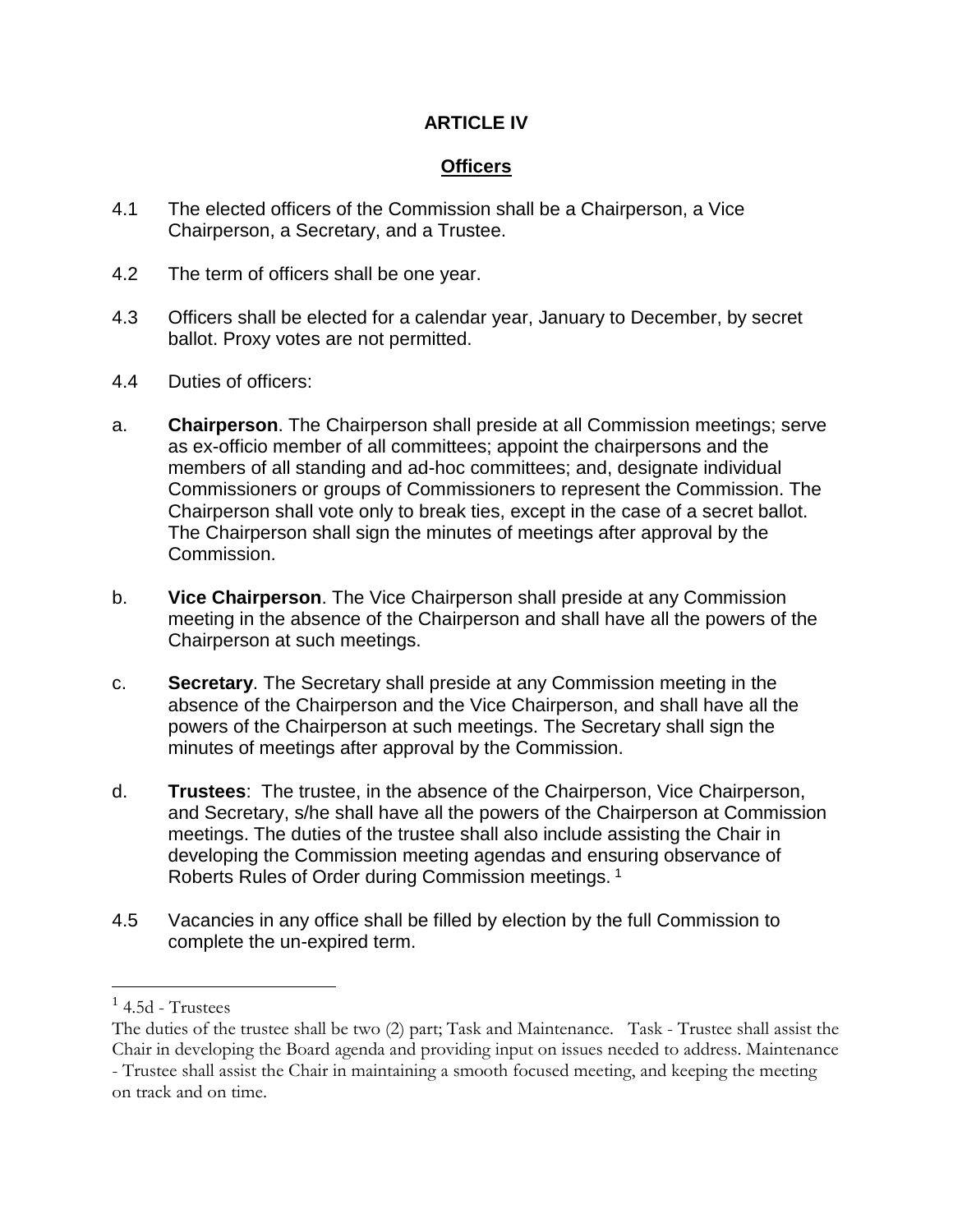4.6 Officers may be removed from office, on a 2/3 vote of the full Commission, for (a) engaging in any activity constituting a conflict of interest according to the Attorney General's opinion; or, (b) failure to carry out the duties imposed by these bylaws.

## **ARTICLE V**

## **Commission Meetings**

- 5.1 Notices of meetings shall state the time, date, and place, and shall be made public at least ten working days prior to the meeting. A schedule of each year's meetings shall be posted in the Office of Hispanic/Latino . The Commission shall adhere to the provisions of the Michigan Open Meetings Act, Act 267 of the Public Act of 1976.
- 5.2 The Commission shall meet not less than six times a year, at times and places pre-determined by vote.
- 5.3 Special meetings of the Commission may be called by:
- a. Emergency meetings may be called by the Chair.
- 5.4 Regular meetings may be held in various parts of the state as approved by the Commission.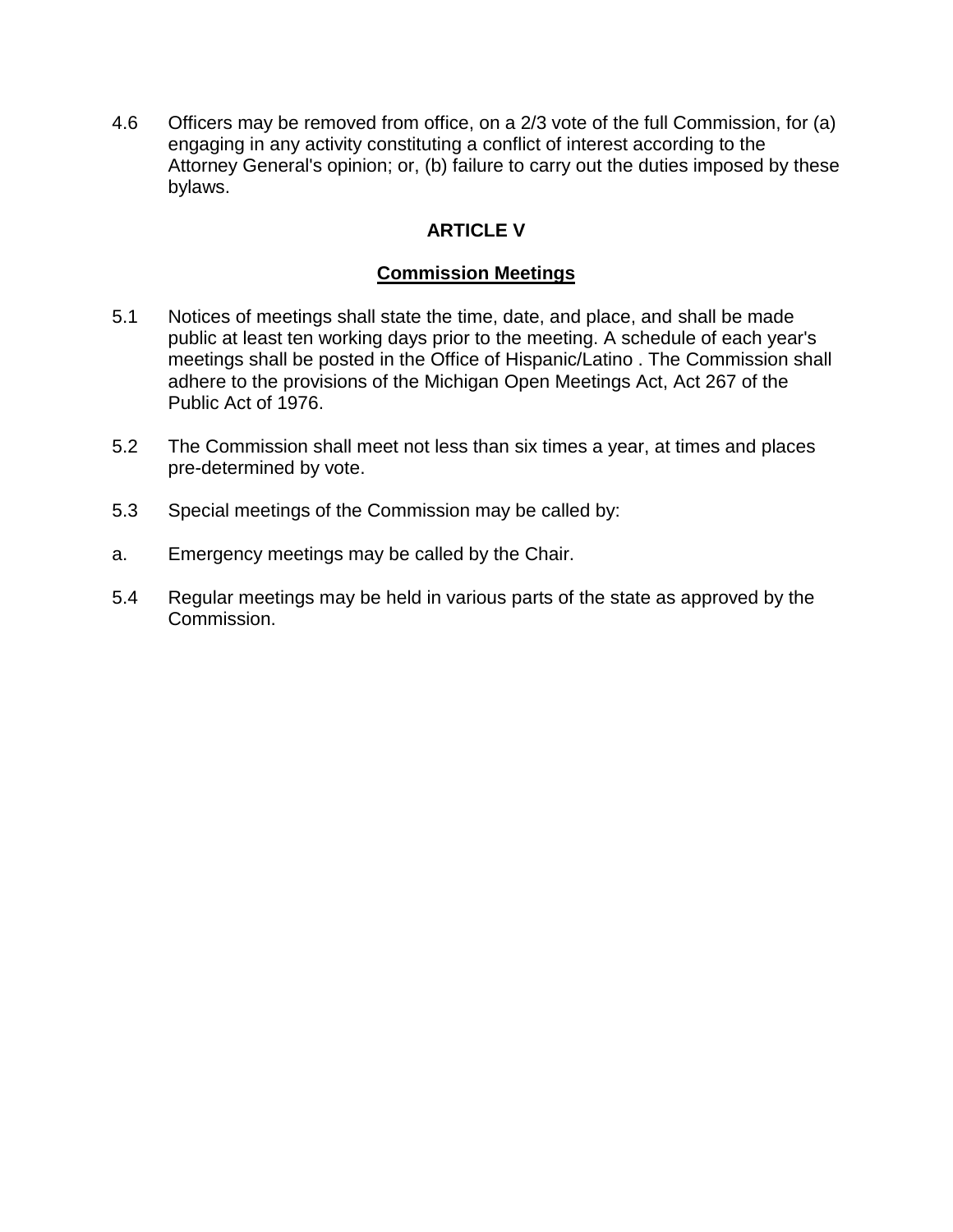## **ARTICLE VI**

## **The Committee Structure**

#### 6.1 General Information:

The Chair of the Commission appoints the chairperson and the members of each committee based on the appropriateness in terms of expertise, experience, and availability to serve by individual Commissioners to specific committees. Vacancies are filled as needed throughout the year.

#### 6.2 Standing Committees

The standing committee is mandated by the Commission Bylaws and is, therefore considered a permanent structure within the Commission.

- a. Executive Committee. This Committee shall be composed of the Chair, Vicechair, and Secretary, and a Trustee. The duties of this Committee shall be:
- To act on behalf of the Commission in between regular meetings, and these actions will be subject to ratification by the full Commission at the next regularly scheduled meeting.
	- To conduct an initial review of the Commission budget, present the proposed budget to the full Commission, receive approval for proposed budget by the full Commission, and forward budget recommendation to the Governor.
	- To set, monitor and evaluate the annual goals and objectives for review and approval by the full Commission.

#### 6.3 Special Ad-hoc Committees

The Ad-hoc committees and its chairpersons and membership are appointed by the Chairperson of the Commission.

The special Ad-hoc committees are established to pursue topics or issues of special interest to the Commission and assist the Commission to reach its goals and objectives. These special Ad-hoc committees are intended to be short-term committees for the purpose of specific intervention.

Any special committee established shall perform the function delegated by the Commission and any decision of such a special committee shall be deemed advisory to the Commission. In this advisory capacity, this type of committee maintains the responsibility to recommend solutions and/or actions to be implemented by the full Commission.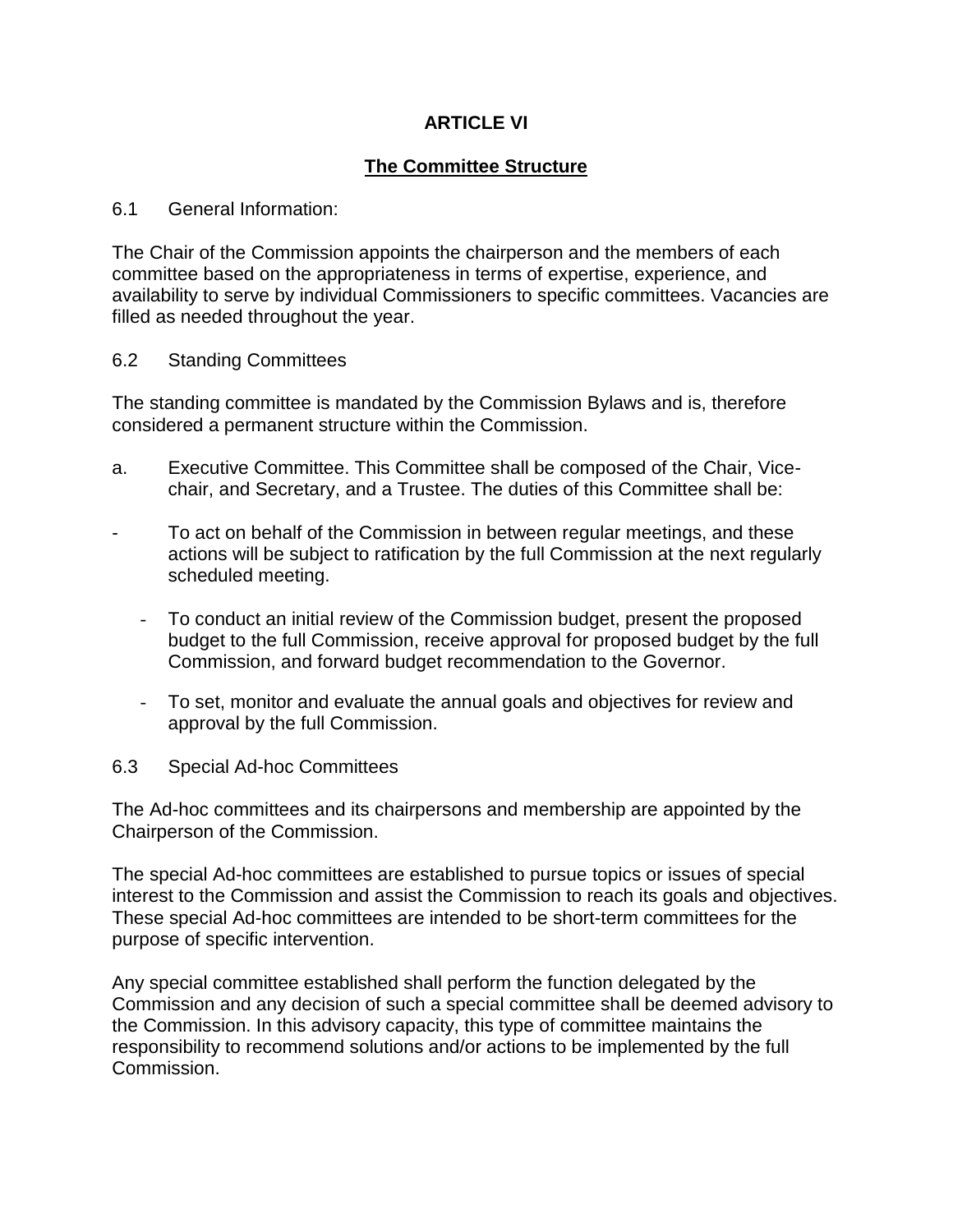Special Ad-hoc Committees will have at least two Commissioners appointed by the Commission Chair, and may allow for outside experts and community consultants to participate as ex-officio members. Since this committee is assigned the responsibility of dealing with a specific matter exclusively, it will give progress reports to the full Commission on a routine predetermined basis.

Special Ad-Hoc Committees will be dissolved by the Chairperson of the Commission following the completion of their review and submission of reports and recommendations as required.

a. Bylaws and Elections Committee. A special Ad-hoc Committee will convene once a year to oversee the procedure of officer elections. Moreover, this committee will convene in the event of a need to examine specific Commission policies, procedures, or questions pertaining to the Commission Bylaws.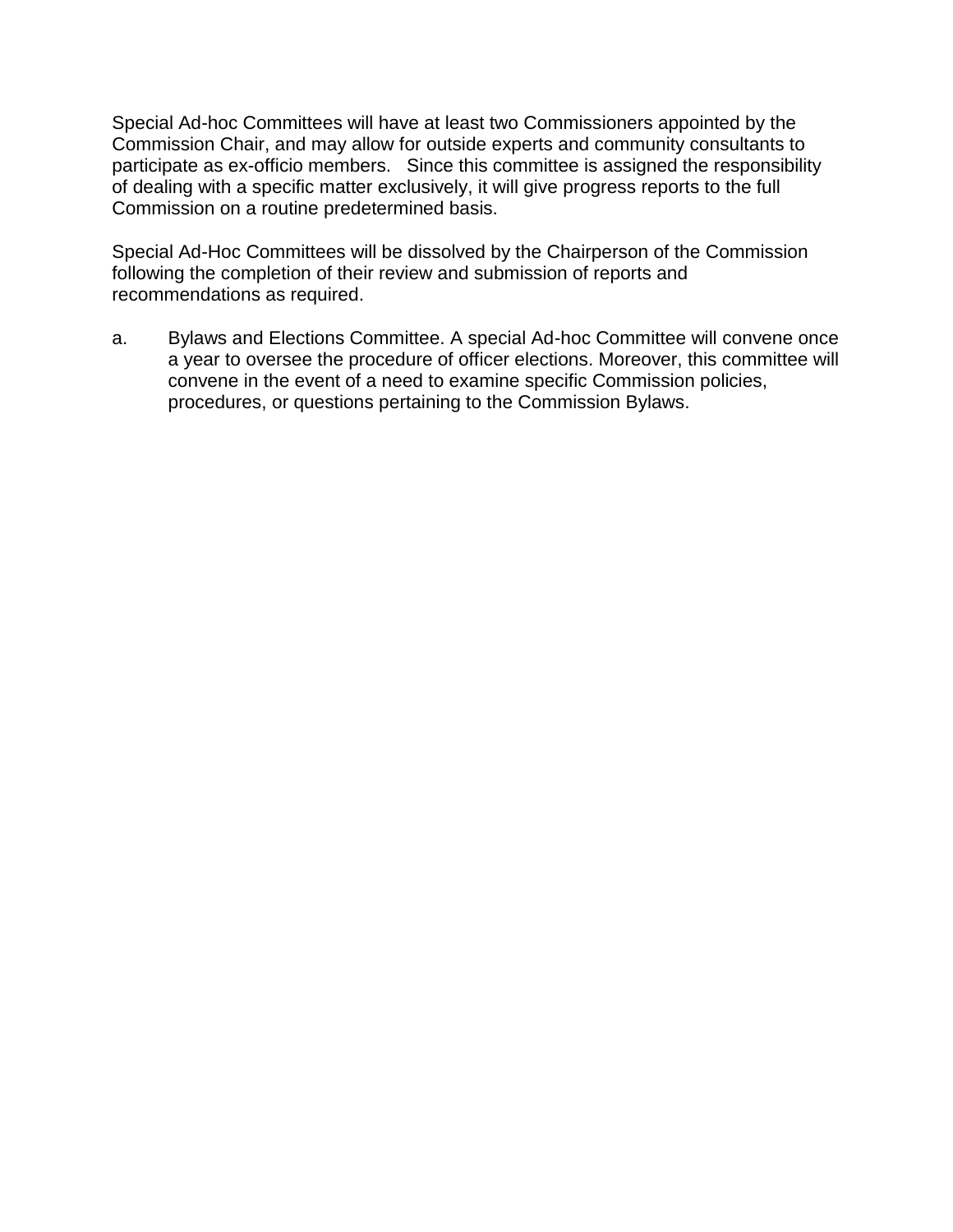## **ARTICLE VII**

## **General Provisions**

#### 7.1 Executive Director

- a. The Executive Director's responsibility is to implement the policies and programs adopted by the Commission.
- b. The Executive Director is responsible for the day-to-day administration of the Office of Hispanic/Latino Commission of Michigan and assignments to staff members.
- c. The Executive Director shall present a written report to the members of the Commission on Hispanic/Latino Commission of Michigan at each Commission Meeting.
- d. The Executive Director shall designate appropriate staff to each standing committee as needed.
- 7.2 Office of Hispanic/Latino Commission of Michigan Staff
- a. The staff of the Office of Hispanic/Latino Commission of Michigan shall implement the policies and programs of the Commission; shall prepare the necessary resource materials; shall conduct the appropriate research, and handle such other business as requested by the Executive Director.
- 7.3 Agendas for the Commission meetings and for the Executive Committee meetings shall be prepared by the Executive Director with the advice and consent of the Commission Chair and postmarked at least 10 calendar days prior to the Commission meeting.
- 7.4 Minutes of Commission meetings shall be prepared by the Executive Director and shall be provided to the Commission members within 8 calendar days following the meeting.

## **ARTICLE VIII**

#### **Quorum, Voting Procedures**

A quorum shall consist of a majority of the voting members appointed and serving. A quorum is required before voting shall occur. A majority vote of those members present and voting is needed for official action. The presiding office of the Commission and any of its committees shall vote in accordance with parliamentary procedure (Robert's Rules of Order, latest edition). There shall be no voting by proxy.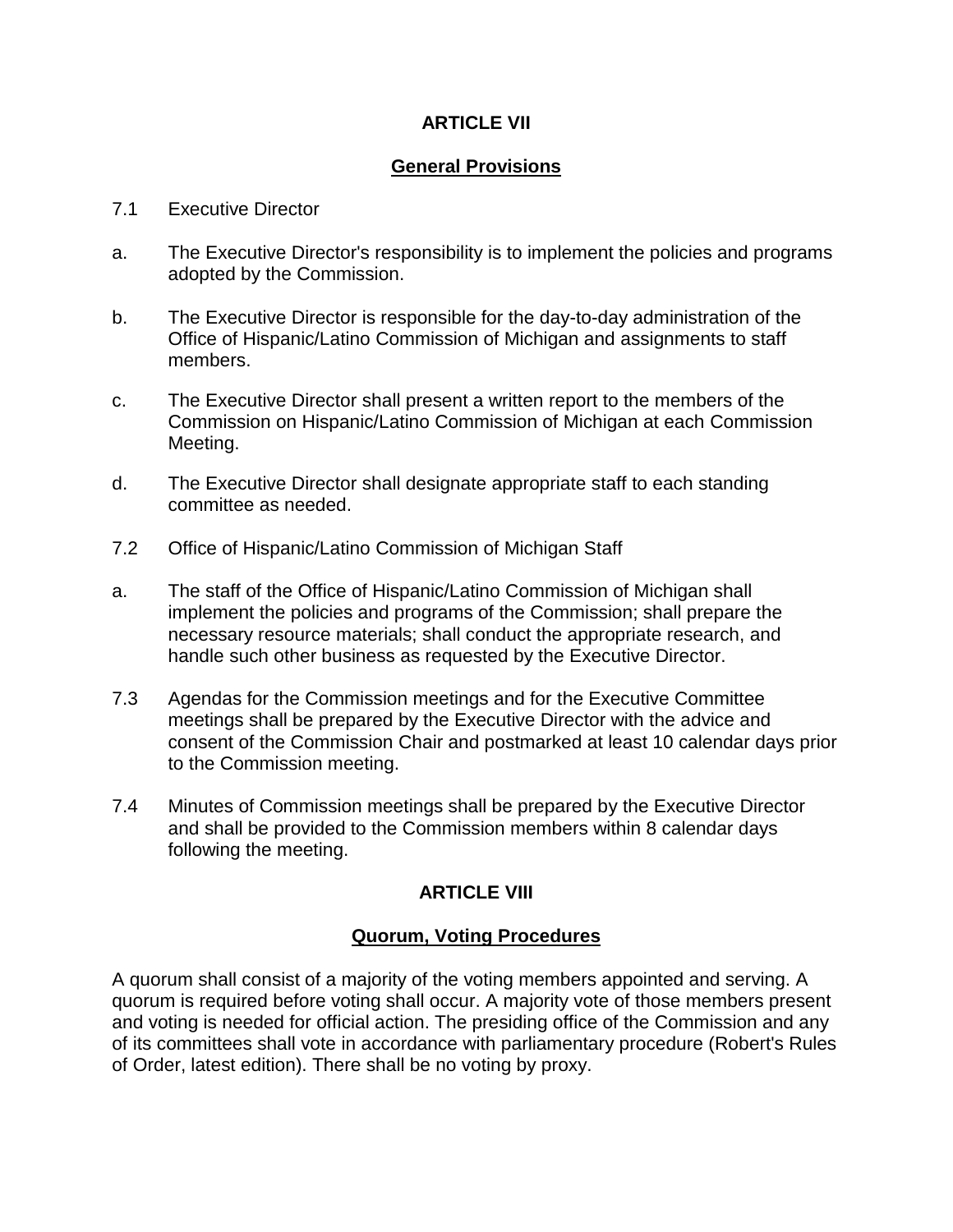## **ARTICLE IX**

## **Rules of Order**

Except as otherwise provided by these bylaws, Robert's Rules of Order (latest edition) shall govern the conduct of business of the Commission, the meetings of the Executive Committee, and all committees.

## **ARTICLE X**

#### **Amendments to Bylaws**

These Bylaws may be amended by a majority of the voting members of the Commission after the Commission members have been given at least one regular meeting in advance to consider the proposed amendments in written form.

## **ARTICLE XI**

#### **Correspondence, Publicity, Expenses, Legislation**

11.1 Correspondence. Commission letterhead shall be used only for authorized business.

- 11.2 Publicity
	- a. No Commissioner may represent the Commission or make public statements on behalf of the Commission unless duly authorized by the Commission.
	- b. Releases to the press and other mass media are issued in the name of the Commission by the Chairperson of the Commission or the Executive Director with the approval of the Chairperson of the Commission.
- 11.3 Expenses
- a. Travel Expenses. The travel expenses of the Commission incurred in the performance of approved official duties shall be paid pursuant to the latest standardized travel regulations of the Michigan Department of Labor & Economic Growth.
- 11.4 Legislation
- a. The Commission shall make policy statements with regard to issues of concern to Hispanics, and shall take positions on specific pieces of legislation in line with these policy statements.